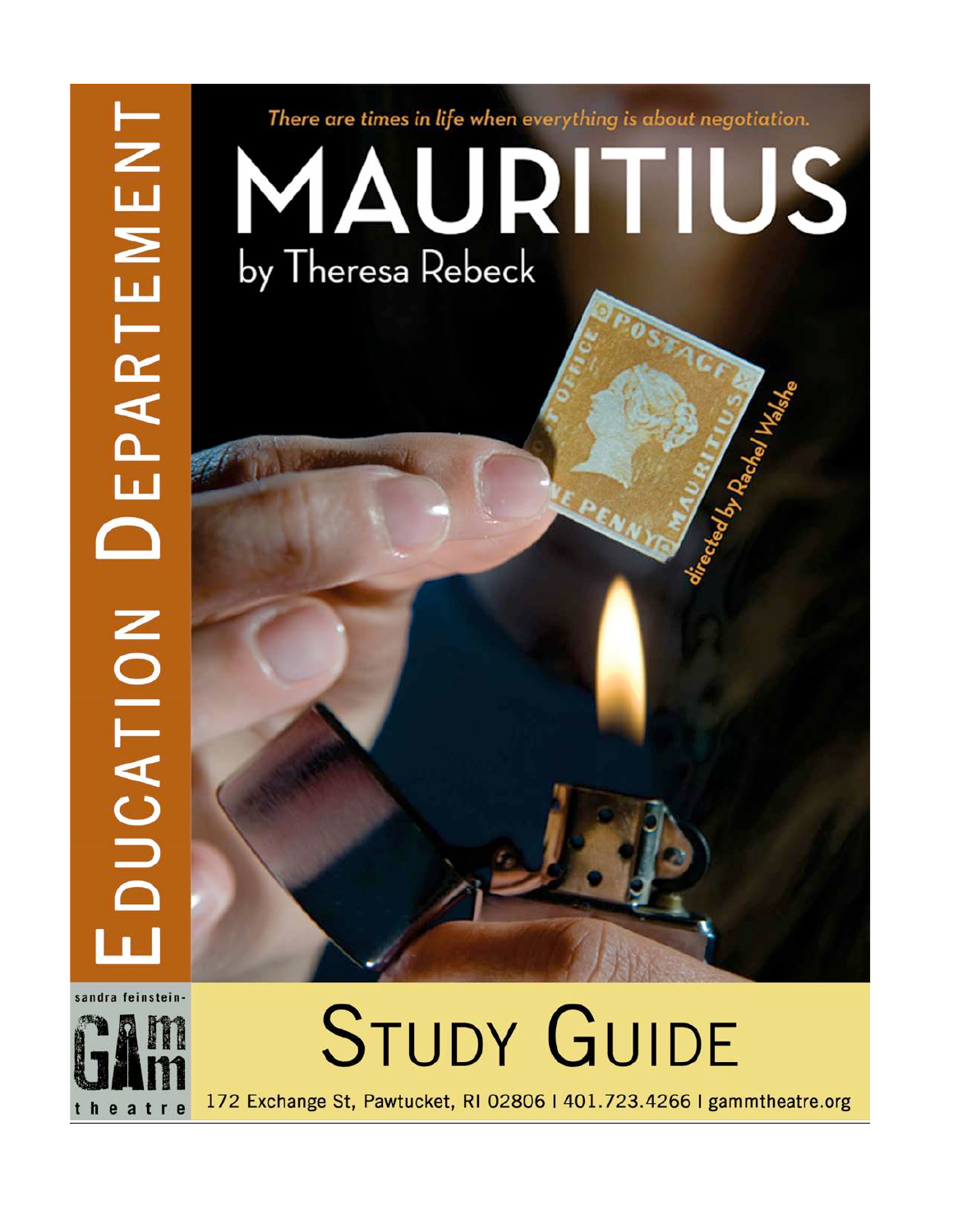## **Table of Contents**

#### **Prologue:**

Note from Education Director, Steve Kidd Using This Study Guide in Your Classroom Benefits of Core Prep visits

- **Act 1:** Theatre Audience Etiquette
- **Act II:** Theresa Rebeck and Mauritius
- **Act III:** Our Production From the Director Rachel Walshe Dramaturgical Notes Jennifer Madden

#### **Act IV:**

Questions for Discussion

#### **Epilogue:**

Thank you! How to learn more through The Gamm

> *This study guide was prepared by Tracey Morreo and Steve Kidd*

*This study guide is made possible thanks to the generous support from: The Rhode Island Foundation, the Alice I. Sullivan Foundation of Collette Vacations, the Carter Family Charitable Trust, MetLife Foundation, Bristol County Savings Charitable Foundation, Bank of America, The Hassenfeld Foundation, The June Rockwell Levy Foundation, Alliance Blackstone Valley Federal Credit Union, a Community Development Block Grant, The John Clarke Fund, Arts Funding in Pawtucket, and the Rhode Island State Council on the Arts.*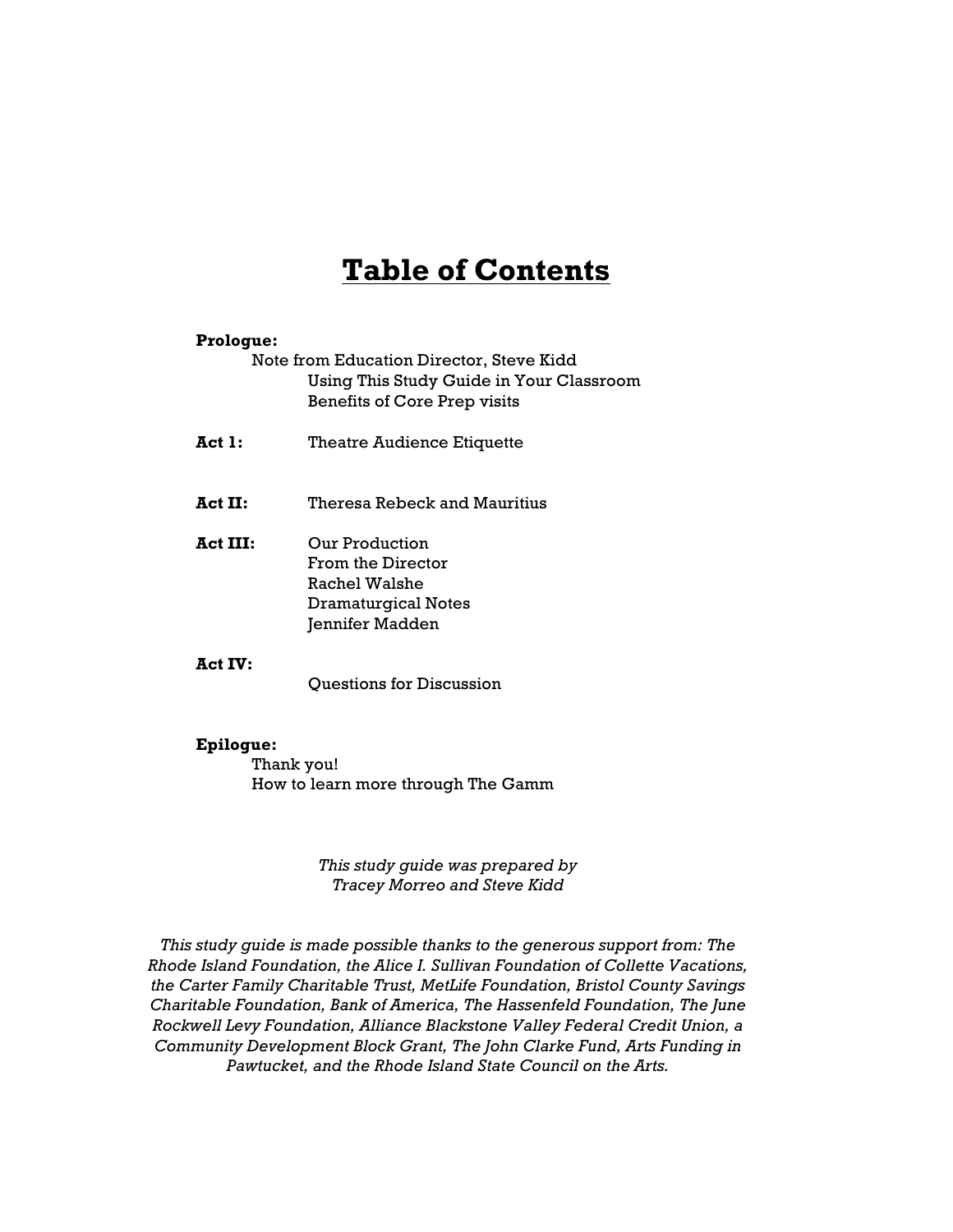## **PROLOGUE**

Dear Educator,

The Sandra Feinstein-Gamm Theatre is pleased to offer you this study guide to share with your students designed to prepare them for our production of *Mauritius* by Theresa Rebeck. We are delighted to bring this comic thriller to the stage and eager for you to enjoy it with your students.

This is a very contemporary play and in many ways a mature play, with graphic language and some stage violence. It is important for you, your students and perhaps even the student's parents to know this before attending the show. Please advise the students that a professional theatre setting is different from a movie because we the actors share the space with you – and just as you can see and hear us, we can see and hear you. So, it is important to not talk during the show and save your thoughts for after. However, we encourage you to laugh, applaud and engage with the drama as it unfolds. I will be in the play as Denis and will also lead a talk-back after the show.

and *now* let us talk about what you will find in this study guide.

This Study Guide is broken into four acts.

In the first act, you will find a few more reminders for you and your students about the nature of performance and what is expected of all audience members attending the theatre.

In the second act, we delve into the world of Theresa Rebeck and *Mauritius*. In this act, you will find a biography of Rebeck and the production history of the play.

In act three, Director Rachel Walshe articulates her vision and ideas behind our production and a dramaturgical look at the play from our resident dramaturge, Jennifer Madden. Finally, we will close our Study Guide with act four, some questions for consideration and discussion and information on how to learn more about The Gamm's Educational offerings.

As part of our Core Prep program, I would like to offer a workshop with your classroom/school before your visit and help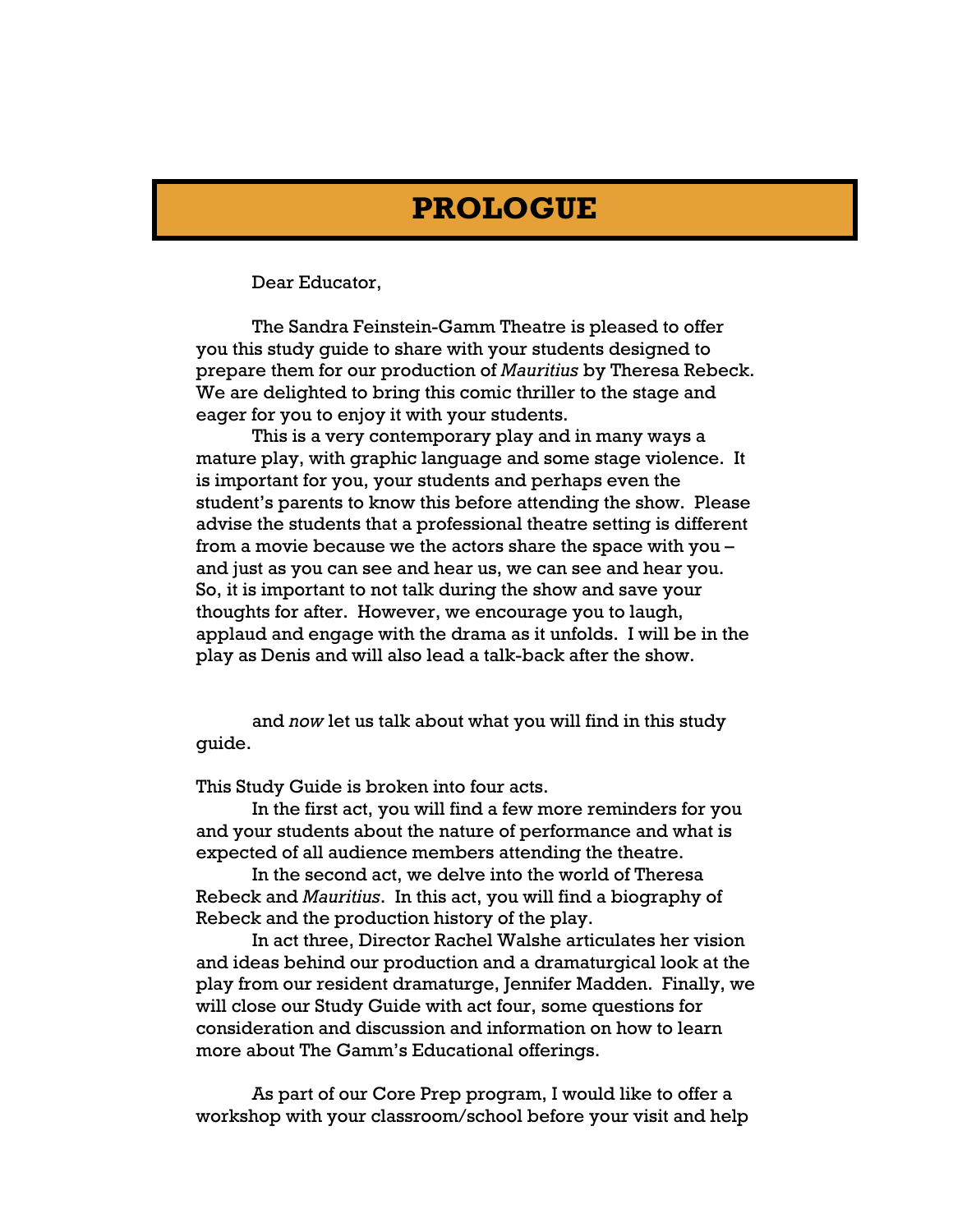prepare your students for the play. In these workshops, I will not only discuss the play and our production concept(s), but we will also get students out of their seats and up on their feet engaging in the themes, motifs and the language of the play. This type of kinesthetic engagement with language and literature ensures students deep comprehension and the sort of text-to-self connection that encourages students to invest in reading and literacy-learning.

Much of this work was discovered, developed and inspired by the ArtsLiteracy Project at Brown University. I had the good fortune to work with "ArtsLit" and the strategies and models for learning developed by the organization continue to serve as a foundational pedagogical tool for all Gamm Education programming.

Some benefits of ArtsLiteracy learning include:

• **Community Building in Your Classroom** (Applied Learning New Standards: A1; A2; A5)

• **Inspiration and Background on the Artist** (English Language Arts New Standards: E1; E2; E3; E5; E6; Applied Learning New Standards: A2; A3; A5)

• **Entering and Comprehending Text** (English Language Arts Standards: E1; E2; E3; E5)

• **Creating Text for Performance** (English Language Arts Standards: E1; E2; E3; E5)

• **Performing in Your Class** (Applied Learning Standards: A1; A2; A3; A4; A5)

• **Reflecting on Your Performance** (E2; E3; A1; A2; A5)

Moreover, the New England Common Assessment Program (NECAP) has developed GSE's (Grade Span Expectations) and GLE's (Grade Level Expectations) to help "capture the "big ideas" of reading that can be assessed."

We believe that all of our Literacy through Performance work helps to develop the following literacy skills.

#### **WRITING**

• W-2: Writing in Response to Literary Text (showing understanding of ideas in a text). A "text" covers not only books and plays, but film and other kinds of media.

• W-3: Making Analytical judgments about text (how good was it? What stuck out?)

• W-4: Creating a Storyline

- W-5: Applying Narrative Strategies (how did they tell the story?)
- W-14: Reflective Essay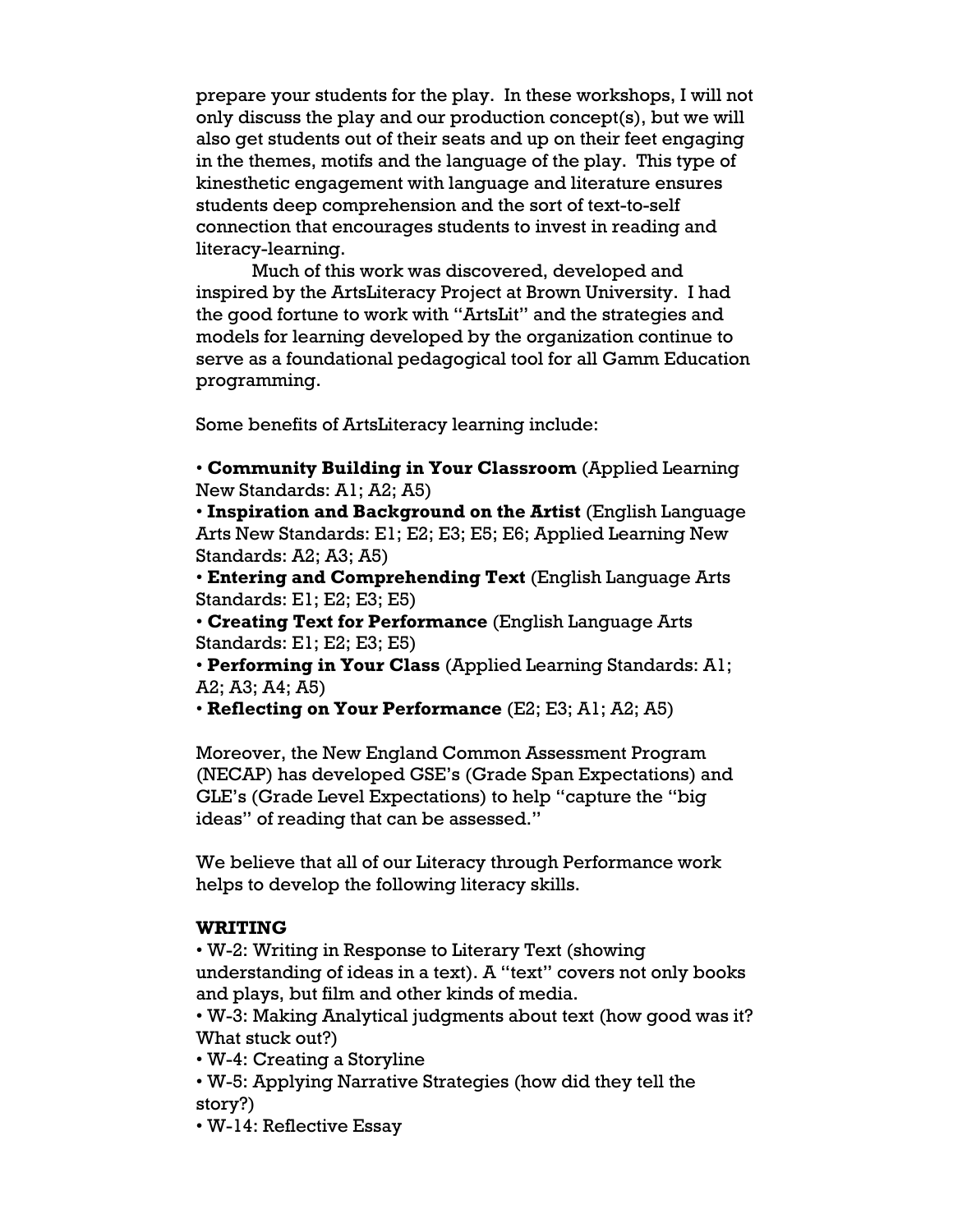#### **ORAL COMMUNICATION**

• OC-1: Interactive Listening (how well students listen; how much information they pick up hearing something once – asking a student to write a comprehensive account of a play certainly works)

• OC-2: Making Presentations (each senior in Rhode Island will be asked to put on a senior exhibition, capstone project or portfolio that includes a public demonstration on a particular subject. Learning about public performance is an obvious tie-in).

#### **READING**

• R-4: Initial Understanding of Literary Texts (where is the climax in a story? How would you set this play in contemporary society?) • R-5: Analysis and Interpretation of Literary Text/Citing Evidence

• R-11: Reading Fluency and Accuracy (part of the benefits of reading a script out over and over in rehearsal is an increase in reading fluency and accuracy)

Please see more exercise and strategies for ArtsLiteracy learning at www.artslit.org. We would love to hear from you about your experiences using this study guide. It is a great help to us as we build on our education program from year to year.

Steve Kidd Resident Actor/Education Director The Sandra Feinstein-Gamm Theatre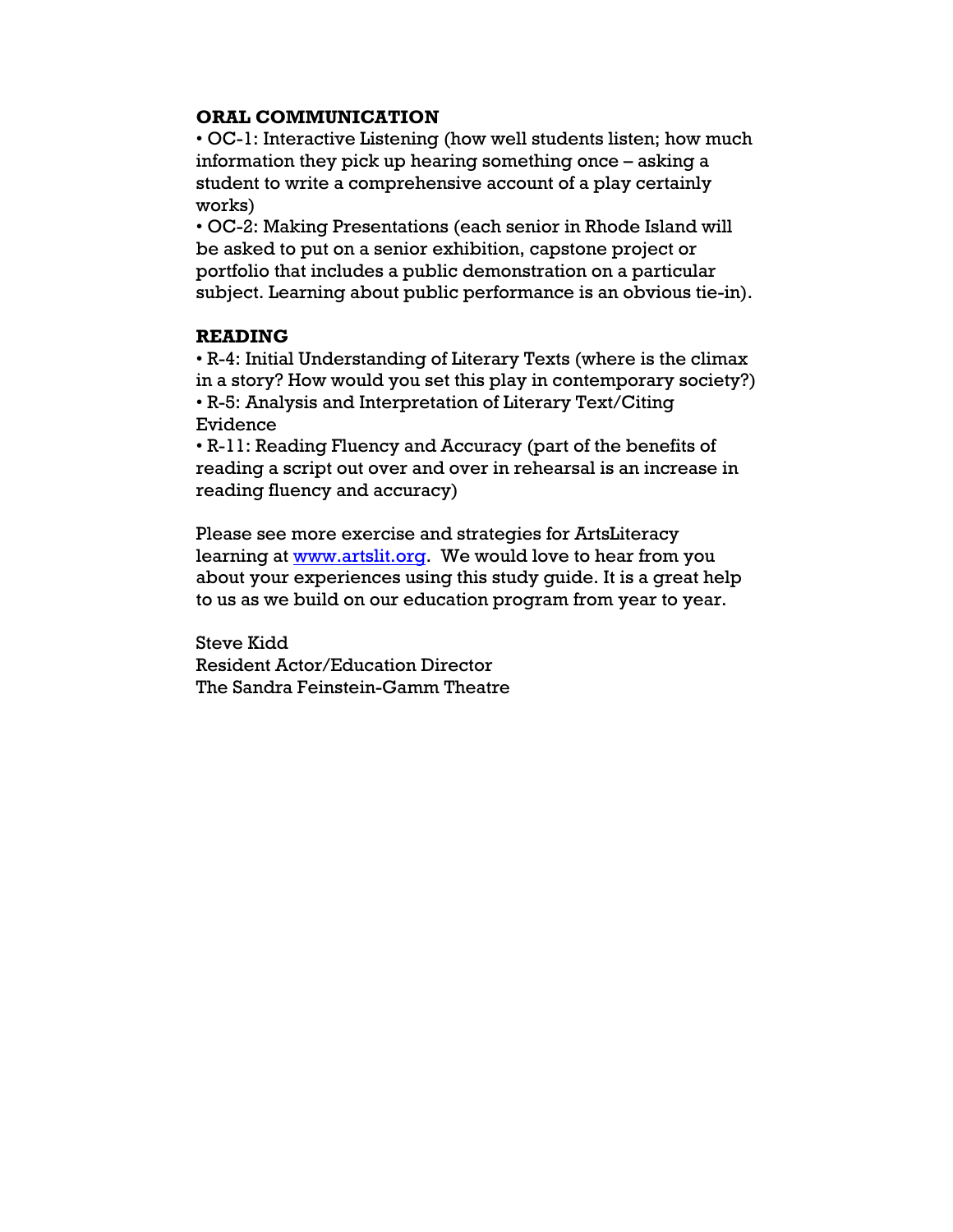### **Act I: Theatre Audience Etiquette**

What is so exciting about attending the theatre - especially in a smaller space such as the Gamm - is that it is live! Live theatre is different from other forms of entertainment; unlike film and television you are encouraged to pay close attention and actively engage your imagination.

You are mere feet (and sometimes inches!) away from the actors. Thus, you the audience, play an active role in the experience. The actors can see and hear you and any distracting behavior (talking, text messaging, unwrapping candy, the ringing of cell phones, etc) can affect the actor's concentration, disrupt the performance, and ruin the experience for other audience members. So we ask that you refrain from talking or making any noise during a performance. Thank you!

#### **The Nature of Performance**

Controversial British playwright Sarah Kane once observed: "There's always going to be a relationship between the material and that audience that you don't really get with a film… People can walk out or change channels or whatever, it doesn't make any difference to the performance… It's a completely reciprocal relationship between the play and the audience."

The performance you see will never be precisely the same, for it will never have the same audience; every performance is unique. Theatre scholar Robert Cohen observed the essential paradox of live performance:

- It is unique to the moment, yet it is repeatable.
- It is spontaneous, yet it is rehearsed.
- It is participatory, yet it is presented.
- It is real, yet it is simulated.
- The actors are themselves, yet they are characters.
- The audience is involved, yet it remains apart.

(From Robert Cohen's *Theatre: Brief Version*)

"Theatre is not just another genre, one among many. It is the only genre in which, today and every day, now and always, living human beings address and speak to other human beings… It is a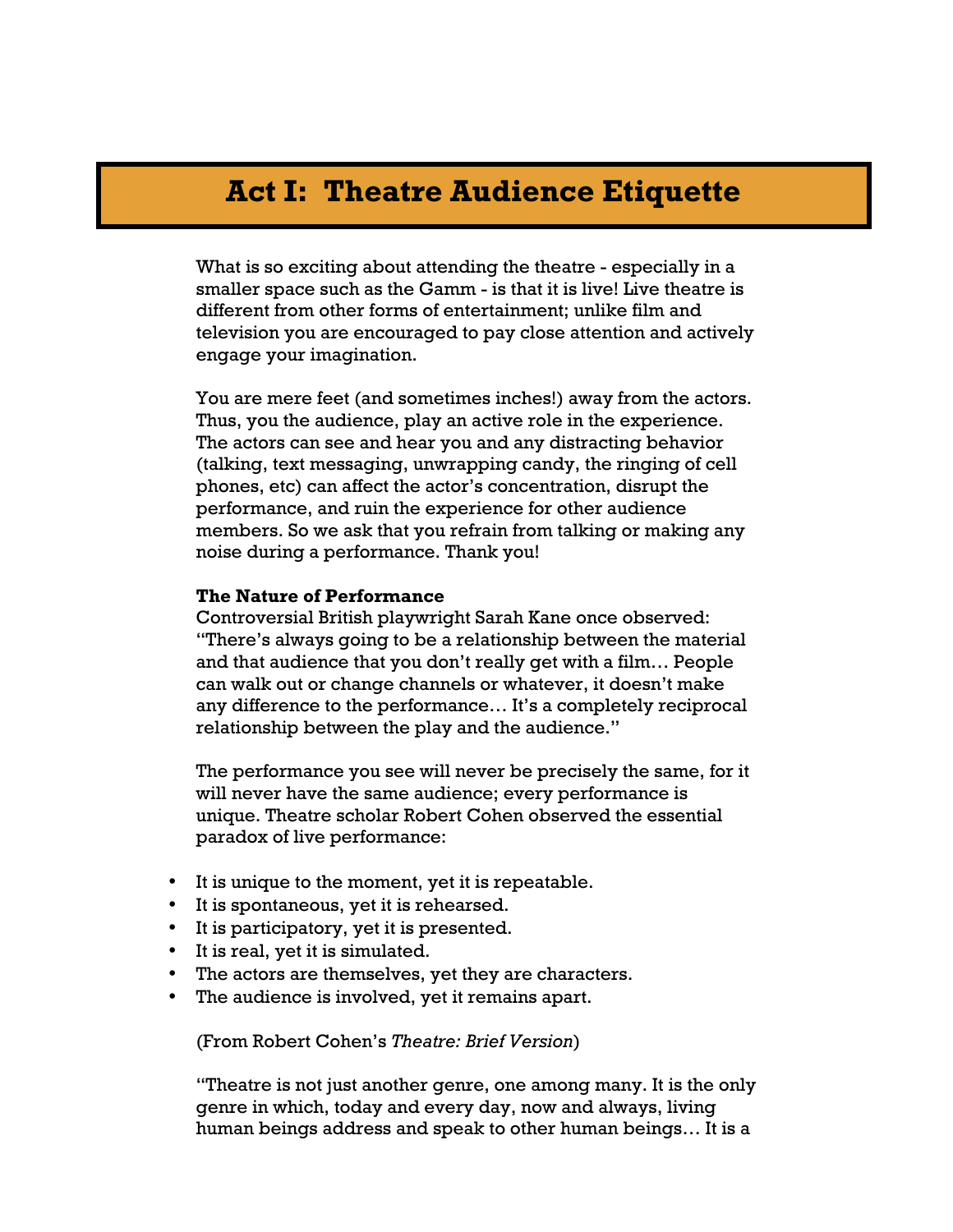place for human encounter, a space for authentic human existence…"

Vaclav Havel, president of the Czech Republic and Playwright

Discuss with your students the particular demands and benefits of attending a live performance. Perhaps have them brainstorm how theatre is different from film, television and sporting events.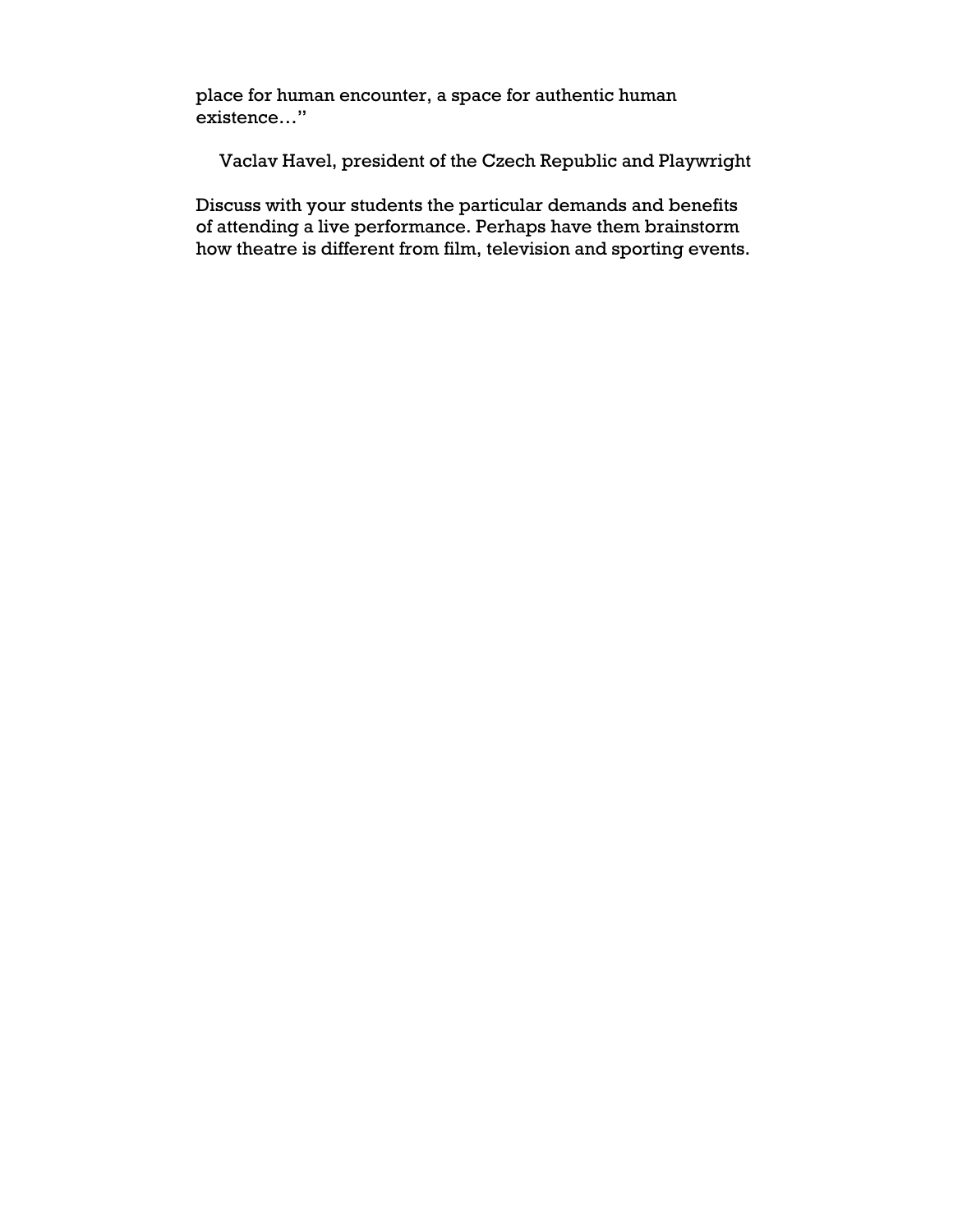## **Act II: Theresa Rebeck and Mauritius**



*Mauritius*, written by American playwright, novelist and screenwriter, Theresa Rebeck, fits nicely into our season at The Gamm, being performed on the heels of a very successful run of David Mamet's *Glengarry Glen Ross*. Often compared to David Mamet's American Buffalo, *Mauritius,* explores similar themes, but on a more "domestic level". In fact, Rebeck's writing style is often compared to Mamet's. The difference being Mamet's plays are very much male based and Rebeck's are based on strong, female characters. Rebeck is well known in the writing community for being an outspoken advocate for women playwrights and theater artists. She has also been quoted by the New York Times as saying her writing is often about "betrayal and treason and poor behavior. A lot of poor behavior"

Theresa Rebeck was born in Ohio and graduated from Ursuline Academy in 1976. She earned her undergraduate degree at The University of Notre Dame in 1980 and holds an MFA in Playwrighting and a PhD in Victorian Melodrama from Brandeis University. She has also taught at both Brandeis and Columbia Universities. Describing herself as a "playwright who writes novels", she authored the first of two novels in 2008 called "Three Girls and Their Brother". "Twelve Rooms With A View", her second novel, was published in 2010. She has also written for television shows such as *Dream On*, *LA Law* and *Third Watch* and been a writer/producer for *Law and Order:Criminal Intent* and *NYPD Blue*. She has won numerous awards for her work in television writing and was also nominated for two prime time Emmy Awards. She has written for American Theatre magazine and had excerpts of her plays published in the Harvard Review. Rebeck was also the winner of the National Theatre Conference Award for her play *The Family of Mann*, and was awarded the William Inge New Voices Playwriting Award in 2003 for *The Bells*

The world premiere of *Mauritius* took place at the Calderwood Pavillion of The Boston Center for the Arts in October 2006 and was produced by the Huntington Theatre Company. The production received much acclaim, including an Eliot Norton Award for Outstanding Production as well as an IRNE award for Best New Play in 2007.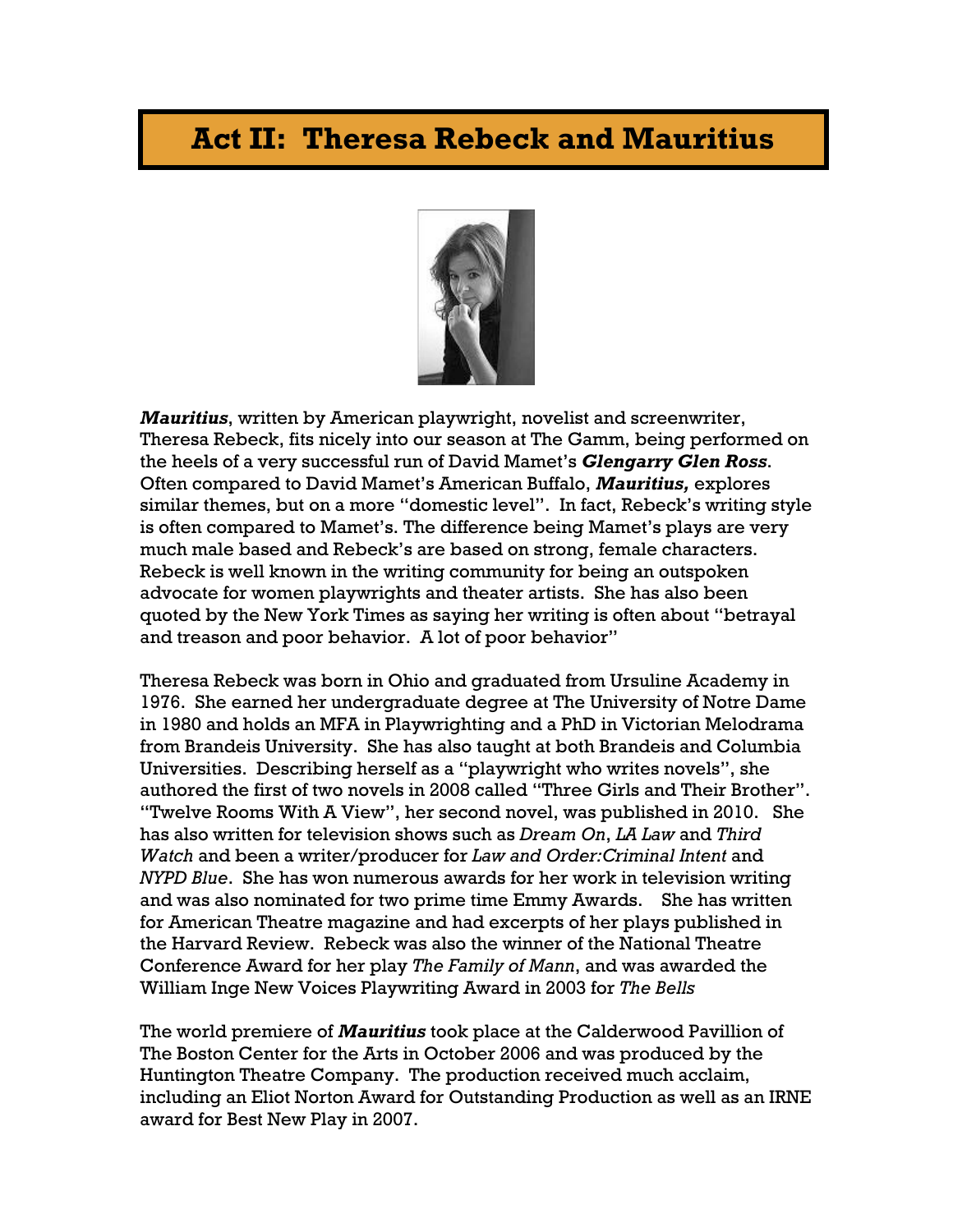*Mauritius* was also Rebeck's Broadway debut and was produced at The Biltmore by the Manhattan Theatre Club on October 4, 2007. The production which was directed by Doug Hughes, and starred Alison Pil, Katie Finneran, Dylan Baker, F. Murray Abraham and Bobby Carnavale, who earned a Tony nomination. It was the only original play by a woman during that fall to make it's Broadway debut.

The West Coast premiere of *Mauritius* was in the spring of 2009 at The Pasadena Playhouse. It was also named one of Top Ten Most Produced plays of 2008-2009.

Rebeck wrote *Mauritius* after finding pictures of the One and Two Penny Post Office stamps online. After some research she discovered that those particular stamps were at auction for \$1.5 million a piece. This information fueled her interest in Philately, the collection and study of stamps. What particularly moved Rebeck in her exploration of Philately was that the errors or flaws in stamps are what make them most valuable. Rebeck took this idea and ran with it, weaving a tale of flawed stamps and flawed people together in a thrilling con game where the stakes are raised and the betrayals unfold in each and every scene. Perhaps the one line that sums this up is spoken by Dennis, the wanna-be stamp dealer when he tells Jackie, "…It's the errors that make them valuable. That's kind of my theory on people."

The Gamm Theatre is proud to be staging the Rhode Island Premiere of *Mauritius*.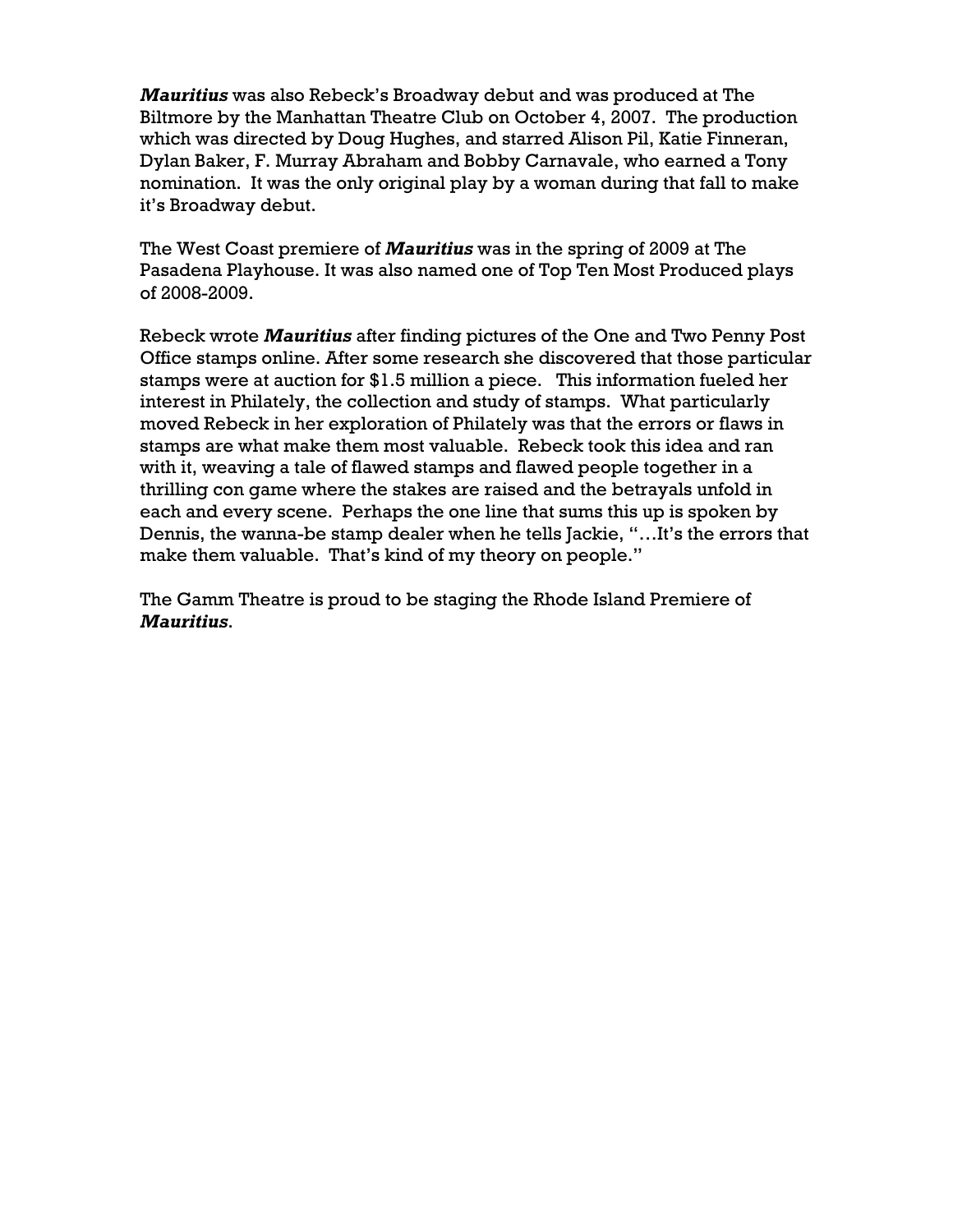# **Act III: Our Production**

We are pleased to have Rachel Walshe, make her Gamm directorial debut with this production of *Mauritius*.

#### **From the Director:**



*"Honestly, I felt like my whole career as a playwright has been so hyperdefined by my gender—sometimes I feel like it is strangely blinding, even—and it's time for all of us to look at this, and talk about it, without going "oh there's not really a problem" because there IS a problem—and then start talking about what we, as a community, are going to do to solve it." —*Theresa Rebeck

I have enormous respect for Theresa Rebeck, not simply for her talents as a playwright but also for her courageous and outspoken views on gender parity in the American theater. It is taboo to consider gender when discussing art. After all, shouldn't the best plays receive the most productions regardless of whether those plays have been authored by a man or a woman? Ideally, yes. But, as Rebeck has pointed out, in order to accept that principle, we must *also*  accept that only 17% of women playwrights can pen "good" plays, because that's the number of women produced on American stages last year. Nearly 10 years ago, the New York State Council on the Arts conducted a study of Broadway and regional theaters that revealed the same dismal statistic: Plays by women comprise roughly 15-17% of what's seen on American stages. So in 10-years' time, things have simply flatlined. In fact, a recent study out of Princeton by economist Emily Sands Glassberg suggests that not only have we flatlined, but it's likely getting worse. Quite simply put, women writers aren't getting a fair shake.

I can't help but see some of Rebeck's personal frustrations with the "boy's club" of the regional and Broadway theaters played out in the character of Jackie in *Mauritius*. Crippled by a vitriolic review that dismissed her *Butterfly Collection* as feminist diatribe*,* Rebeck's career all but dried up: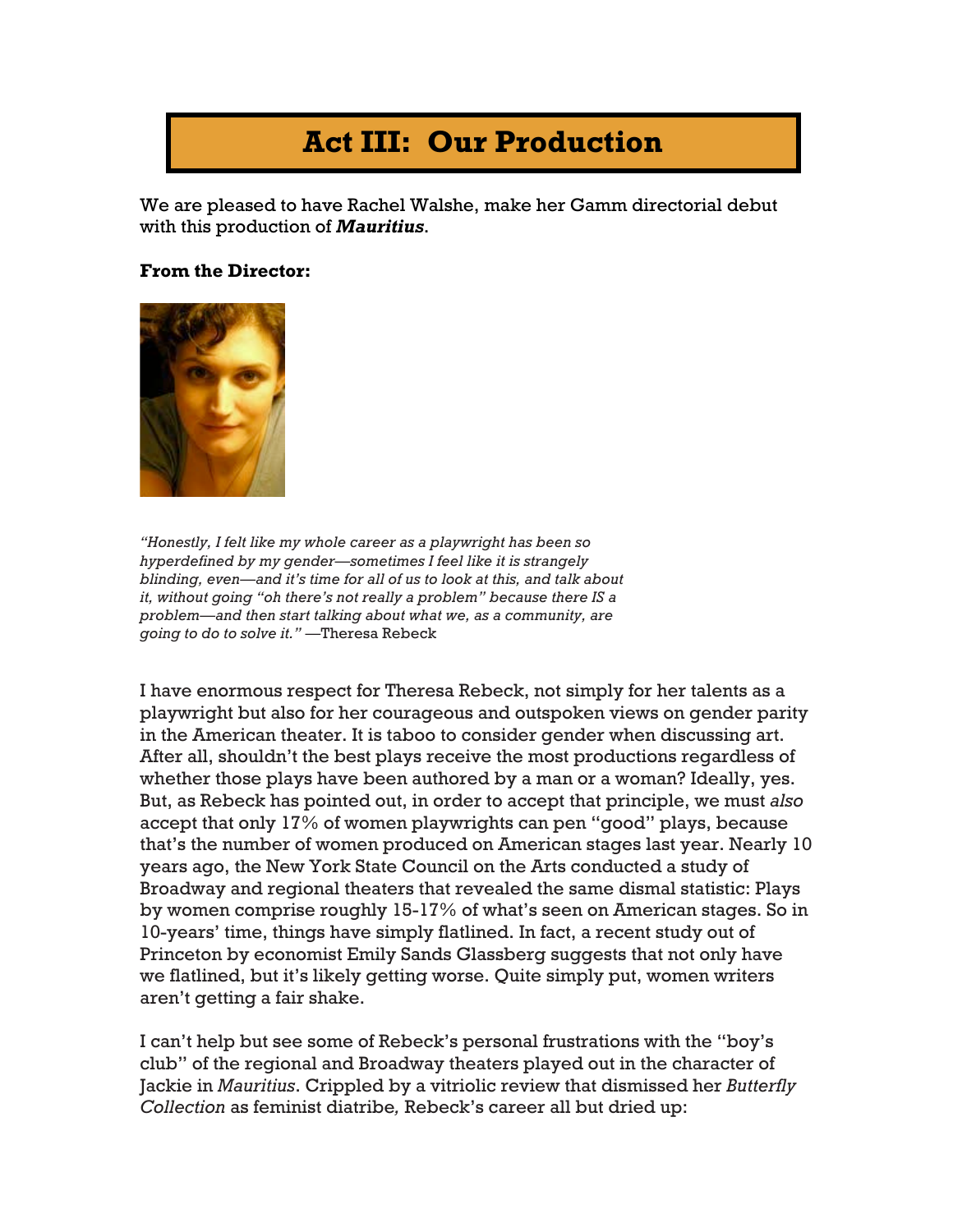*"I couldn't get produced…No one wanted to touch The Butterfly Collection and no one wanted to touch me. And then I fell off of the map. I got really depressed because of all this, as you might imagine, and I couldn't think anymore."*

Not unlike Rebeck, Jackie is at her lowest when the play begins. Crippled with debt, mourning the loss of a stricken mother for whom she cared utterly alone, and desperate to escape the shackles of a traumatic childhood, Jackie pins all her hopes on "two tiny slips of paper"—the Mauritius stamps. In order to earn the freedom she so intensely seeks, she must play a dangerous and cutthroat game of negotiation with three men who are far more skilled and vicious than she—or so it seems.

If Jackie starts the play a lamb who unknowingly wanders into the wolf's den, it's not long before she grows fangs of her own. In a series of stunning reversals, Jackie proves to be anything but the easy mark that the men of *Mauritius* make her out to be. She fights her way back to life, quite literally, and emerges…well, you'll see.

Not unlike Jackie, Rebeck fought her way back to life, making her way to Broadway with the wonderful play you are seeing today. She is now not only one of the most-produced contemporary women writers (not only for the stage but TV and film, too), but an important voice in the chorus of those demanding change:

"We need to stop discussing why the numbers are so bad, and stop asking where are the women playwrights, and we need to start recognizing them where they are—which is right in front of us—and hold them up and celebrate their voices, and produce their plays."

I couldn't agree more.

-Rachel Walshe

# **Dramaturgical Notes:**

**Money for Nothing and Mauritius by Jennifer Madden, Ph.D and Gamm Resident Dramaturge**

*The philatelist will tell you that stamps are educational, that they are valuable, that they are beautiful. This is only part of the truth. My notation is that the collection is a hedge, a comfort, a shelter into which the sorely beset mind can withdraw. It is orderly, it grows towards completion, it is something that can't be taken away from us.* —Clifton Fadiman in "Any Number Can Play"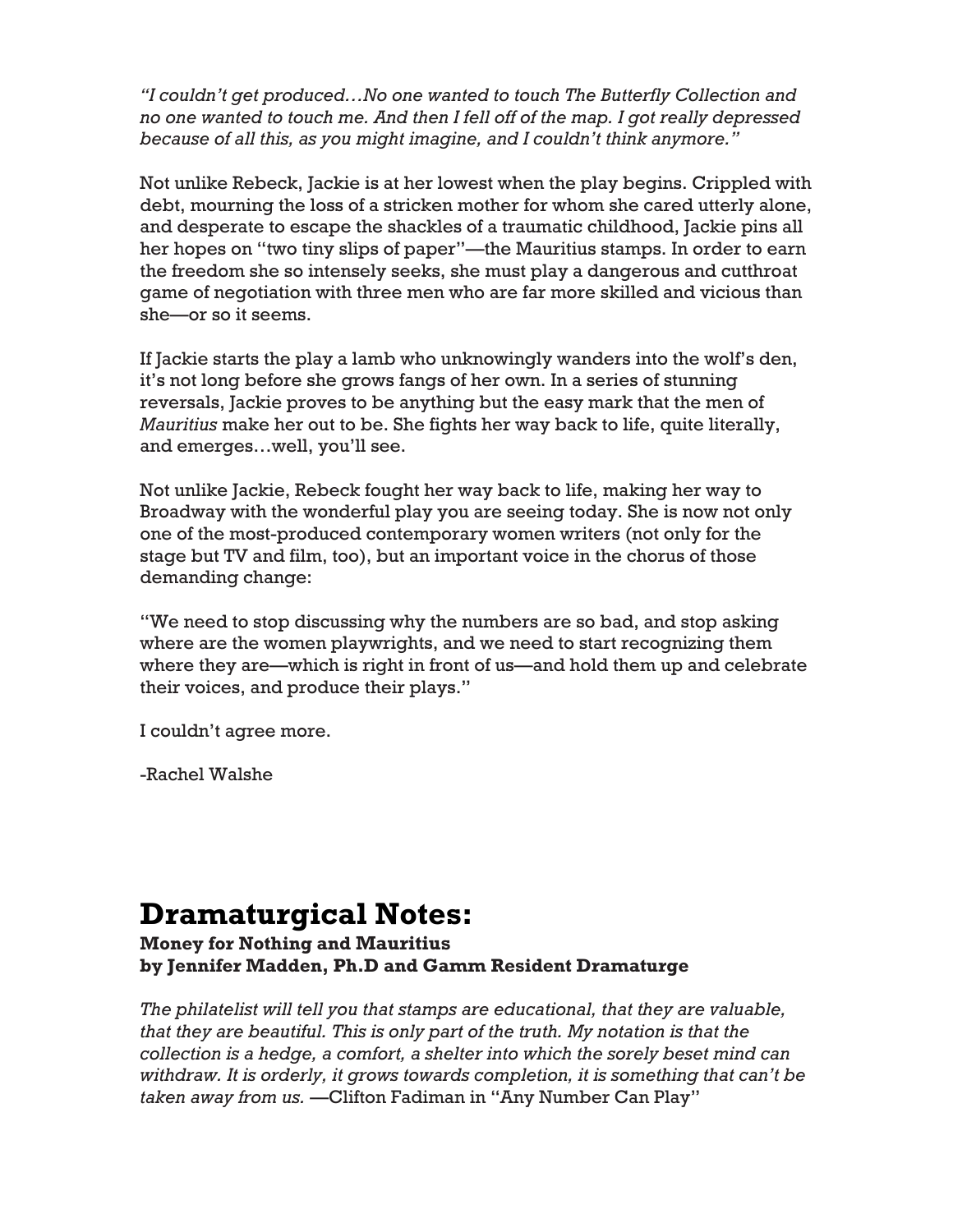#### *A thing worth having is a thing worth cheating for*. —W.C. Fields

In *Mauritius*, estranged half-sisters Jackie and Mary squabble bitterly over a paltry inheritance following the death of their mother: assorted jewelry and a stamp collection. Jackie, fragile and damaged, claims their mother left her the collection. Mary, the long-absent prodigal daughter claims the collection as her own. But the inheritance might not be so paltry, for it includes the famed "Post Office" stamps from the African island nation of Mauritius: two of the rarest in the world, considered the "crown jewels" of philately (stamp collecting) and staggeringly valuable due to both their scarcity and the flaws in their design. But are the stamps real or fake? And to whom do they belong? Jackie enlists an unsavory and potentially dangerous crew of philatelists to

#### assess their worth.

Dangerous stamp collectors, you ask? Rather than the quiet, genteel world we imagine, playwright Theresa Rebeck's form of philately breeds lies, manipulations, cutthroat double-cons, and even attempted murder. Rebeck says much of her work shares qualities of "betrayal and treason and poor behavior. A lot of poor behavior." And there's *plenty* of poor behavior on display in *Mauritius*.

The play is bitterly comic while exploring the deeper complexities of modern existence. Rebeck provides a peek into the 21st-century American psyche and her complex and compromised characters reflect the current desires of our culture: money for nothing, the easy scam, and the lucky break over hard work. In the face of easy money (and lots of it) do family, loyalty, and morality mean anything? What would compel someone to pay upwards of six million dollars for two stamps? The power of possession and the singularity of obsession lie at the heart of collecting. The stamps themselves are almost irrelevant. Collecting becomes the ultimate form of commodity fetishism, and ownership of the desired object offers the possibility for reinvention and ultimate self-actualization.

The mythic Mauritius stamps also signify the literal and figurative burden of inheritance. How do we pull ourselves from the muck of familial obligation? How much do our families and our past define us? Rebeck offers tantalizingly few details concerning Mary and Jackie's upbringing. Yet she provides us with *all* the information we need to know. Mary remains alienated from a family she barely knew while Jackie suffers from the psychic wounding of perhaps knowing them too well. Mary hopes to reclaim her place in the family by maintaining ownership of the stamps. Conversely, while ridding her self of the stamps and collecting what she considers her due, Jackie can reinvent herself, effectively erasing her past. Her real inheritance is the promise of rebirth, a tabula rasa secured in unmarked bills. Jackie begins the play in a powerless position, perceived as a weakling and a dupe because of her age, demeanor, and gender. Yet neither her powerlessness nor her gender conveys much in the way of morality, for Rebeck is uninterested in cheerleading for her "team." She writes: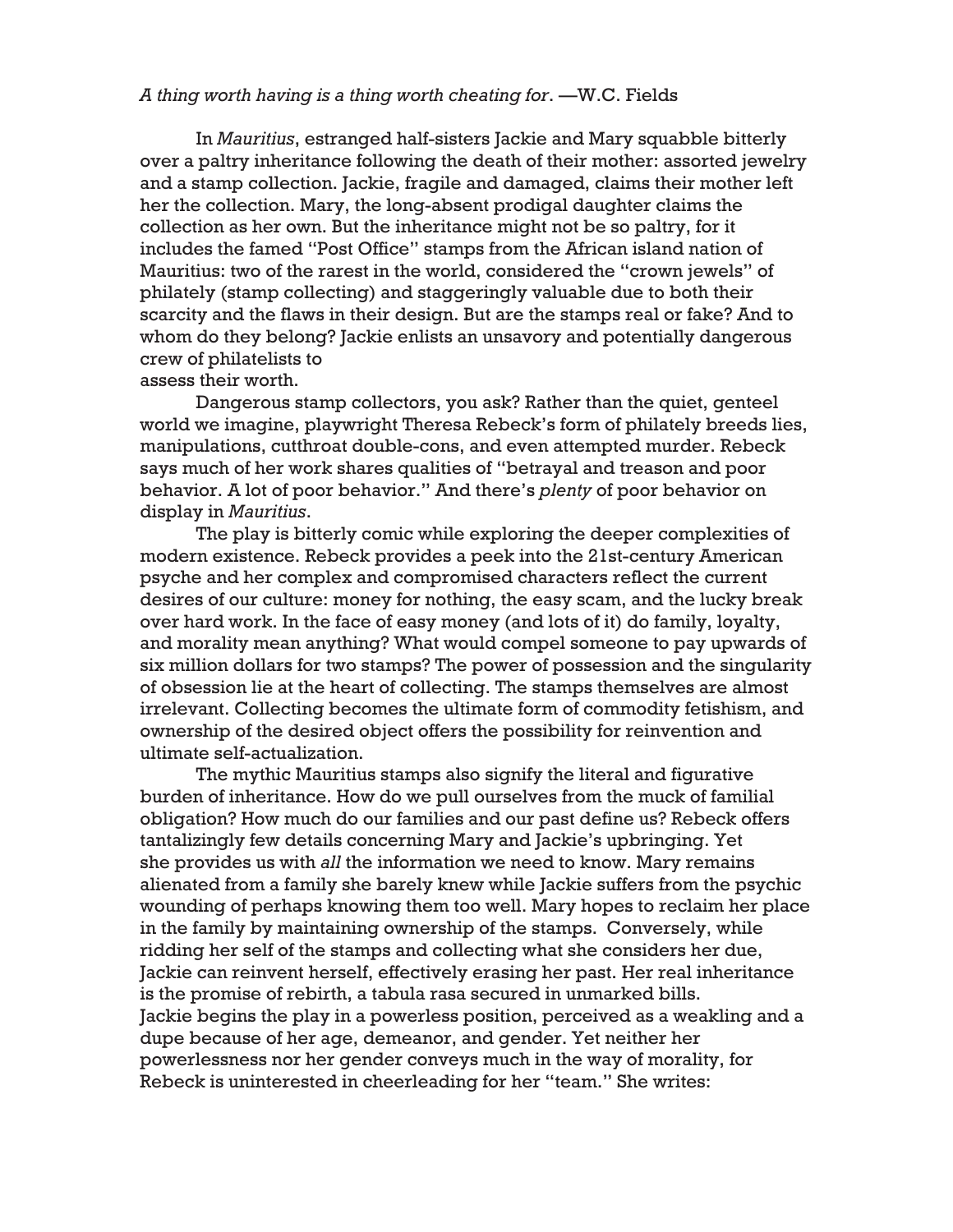"… I believe that women are as fully human as men and that their experiences are as worthy of representation, as universally significant, as men's. I believe that the hero's journey is both male and female. I believe that, as a rule, women are as deeply flawed as men are. I'm interested in writing about the way both genders make mistakes and the ways we grow, or don't grow."

"It's the errors that make 'em valuable," Dennis remarks about the Mauritius stamps toward the end of the play. The same might be said of Rebeck's characters: flawed, complicated, and valuable.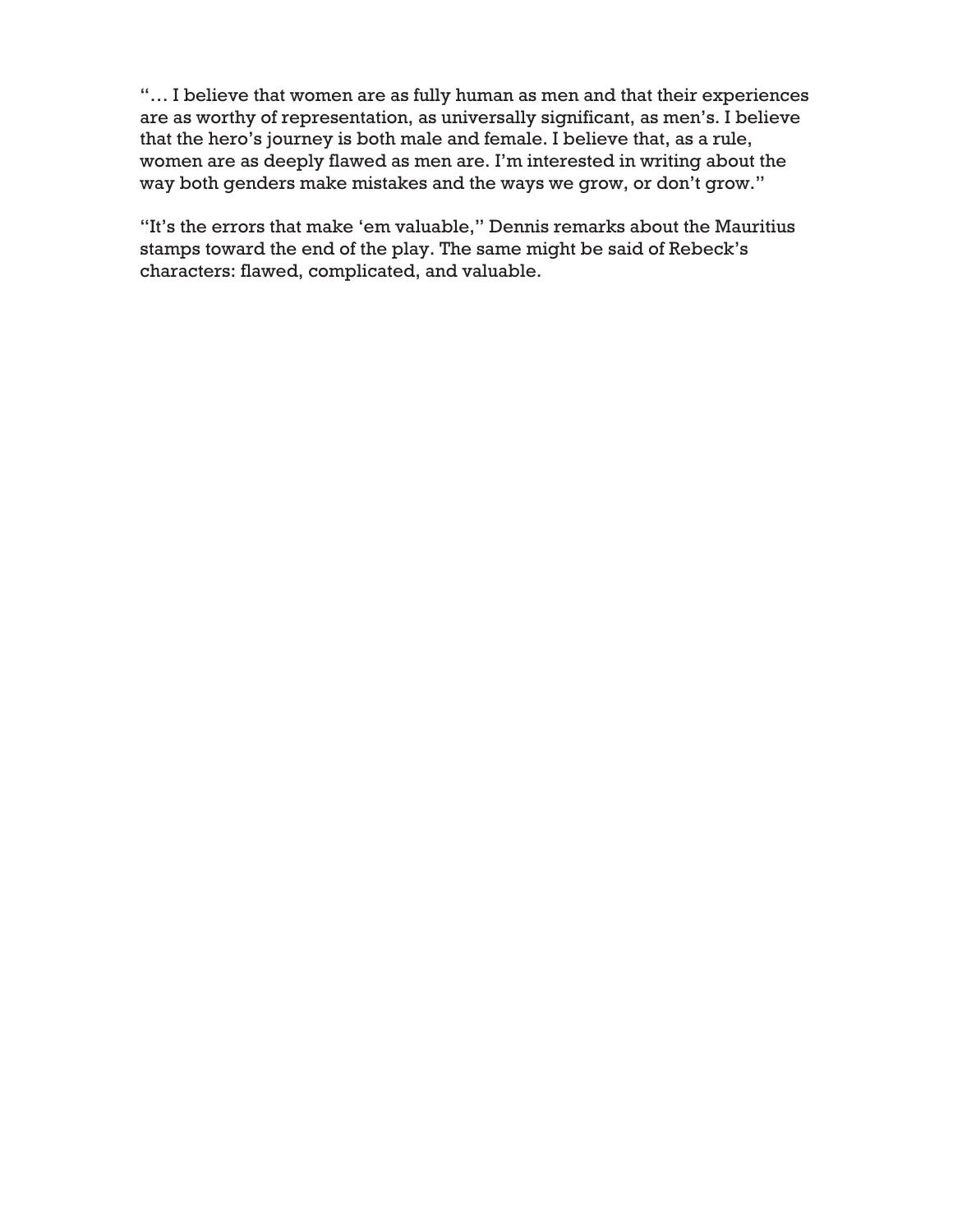# **Act IV: Questions for Discussion**

- 1. Who is the main character of the play? Identify the protagonist and antagonist
- 2. Does this play take place in a few hours, days, months? What benefit do we get by having a play take place in a short amount of time?
- 3. Dennis says "…It's the errors that make them valuable. That's kind of my theory on people." Discuss how this idea appears throughout the play
- 4. In what way is the "get rick quick" mentality present in every aspect of our daily life? What does this say about us as a society?
- 5. How are we defined by our family? What do we owe to them?
- 6. How do we negotiate our own desires and needs with our familial obligations?
- 7. Can we suggest a good moral for this story?